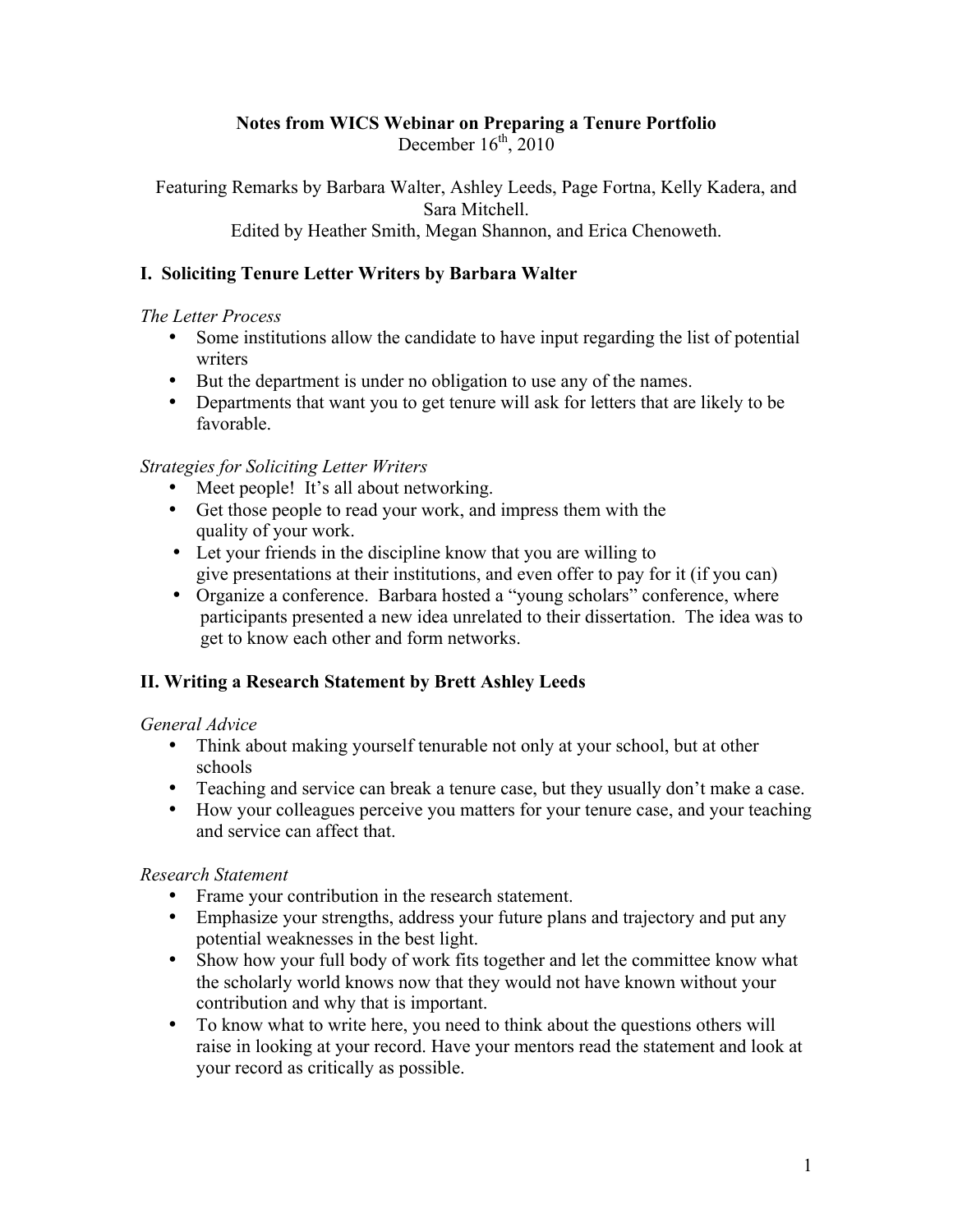## **III. The Tenure File Based on a Book by Page Fortna**

- The normal standard at Research 1 department is 1 book out, "substantial" progress" on  $2<sup>nd</sup>$ . There's wiggle room in what "substantial progress" means – ideally enough for dept to see if project will pan out empirically, & make a mark (under contract helps, but not necessary). but substantial progress can mean less if rest of file is very strong, or as Barb said, if dept wants to tenure you.
- There is an issue of how closely related your second project should be to your first (for articles as well). If they are too close, people might question how big a contribution the first is over the second – don't want all your publications to be making the same argument. But if they are too far apart, people might wonder whether you have a coherent research agenda. So ideally, there should be clear links between your projects, but also clear distinctions
- The press that publishes the book is important (in the same way that the perceived rank of the journal is for articles) in that publishing with a very highly regarded University Press provides external validation of the quality of the work. but committee and dept. will also judge quality for themselves. So a well respected UP is necessary but not sufficient.
- In judging quality making a mark on field  $&$  innovation is in some ways more important than whether the case is entirely backed up empirically (that is, you don't want your work, even if it's considered really solid, to be considered "pedestrian") -- though obviously both innovative and solid empirically is best.
- University presses care less about whether some parts of the argument or evidence have appeared in print than journals do. So better to publish an article or two from the project along the way, before sending out whole ms, than to try to publish articles once the book is out or in production.
- Edited volumes don't count for much help a little, esp. if they make a mark, but probably not nearly as much as the effort they take. so save your ideas for edited volumes for after tenure.
- Co-authored work**.** In a fair world, there's some attempt to discern how much the tenure candidate contributed. sometimes that's clear, esp. when people team up because have very different skills. sometimes less clear, in which case the story can be spun either way, depending on whether the committee wants to tenure you or not (again, lots of wiggle room here). to be safe, make sure at least some of your publications are single authored.
- Find out from senior people in dept. whether more emphasis is placed on books or articles. In some places,  $6$  articles  $= 1$  book, but at other places articles, esp. if land in good journals and make a strong  $\&$  innovative arg., count for more than  $1/6<sup>th</sup>$  of a book. This can also differ by subfield within a department, so make sure you talk to be people about standards for your subfield.

## **IV. The Tenure File Based on Articles by Sara Mitchell**

• In a recent APSA survey of 1130 members with PhDs conducted by Michael Brintnall and Vicki Hesli, the mean number of published articles reported by associate professors was 7.61. The average number of books published by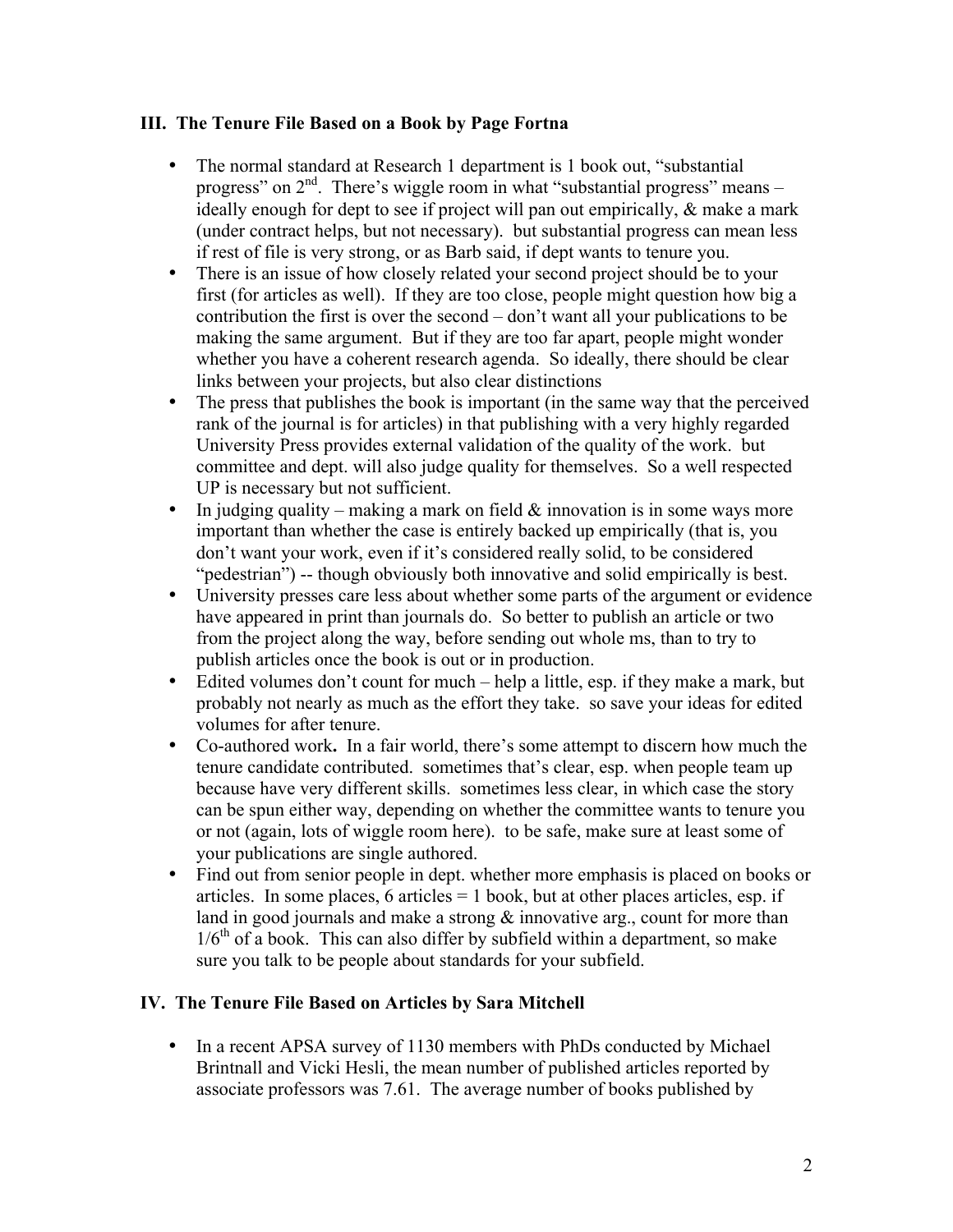associate professors is 0.87, or not quite 1 per professor. The number of book chapters averages 3.77 for associates.

- Generate enough papers to reach the desired quantity. Not all papers you write will successfully find their way into print, so you should plan on having more papers than 7-10 in production. For example, if you wrote 3 papers a year for the first five years on the track, you would have 15 papers, which would create an expectation of a 2/3 conversion rate to reach the target number.
- Generate a portfolio of research by targeting different types of journals. . So you should try to generate a first tier and second tier of papers in your work. For example, when I was junior, some papers would be sent on the first round to *Journal of Conflict Resolution* or *International Studies Quarterly*. Others would go to *APSR*, *AJPS*, *JOP*, *IO*, or *World Politics*. By diversifying where you send things, this will help you build more articles on your CV. Yet you can still be strategic about selection in the second tier of journals; *JCR* is a better publication than *CMPS*, so think about the rank ordering of journals in the second tier also when submitting.
- Coauthoring: it is a simple fact that you can generate more papers by coauthoring with others. Yet you need to be strategic about these coauthor choices. The most ideal coauthor is someone who is your academic peer, such as a grad student colleague, or another assistant professor in your department. It is also ideal to collaborate with grad students, although you will end up doing more of the work in a lot of those cases.
- Get to know journal editors, grant folks, book editors, etc. A lot of publishing success depends on solid connections to journal and press editors. As a journal editor myself, I'm often more inclined to look at something more carefully, especially before I reject it, if this is work by someone I know.
- Consider writing in 2-3 distinct areas. It is important to be known for something, or to have a clear academic identity. At the same time, however, this can be a risky strategy if the area you are working in is difficult to publish in.
- Consider applying for grants. I often tell people to treat grant writing as a part of the research process, because you can use that exact same text developed in the grant for journal articles and book chapters.
- Use your teaching to help your research

# **V. Building a Tenure Portfolio by Kelly Kadera**

## *Components of a Portfolio*

- Distinctiveness a scholarly identity
	- o What are you known for?
		- Conceptual ideas
		- Unique theory
		- Substantive theme
		- Collection of a novel dataset
		- Development of a new measurement technique
		- Facility with a particular analysis tool
		- **Other**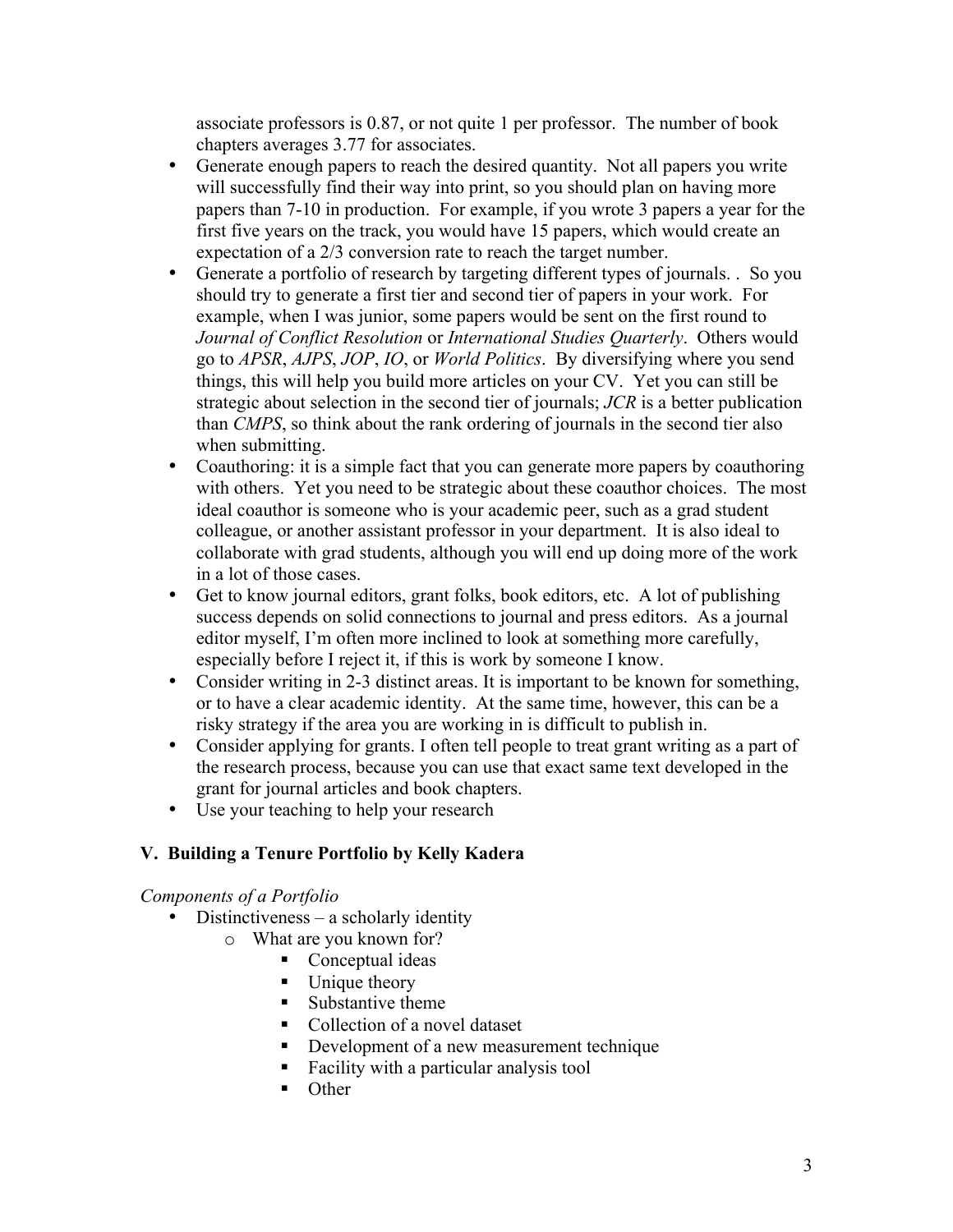- *Coherence*
- o Are you especially good at it?
	- $\blacksquare$  Grants
	- **Professional awards**
	- $\blacksquare$  High-profile invited talks
	- $\blacksquare$  High citation counts
- Second strike
- Solo work
- Your own contributions are evident in co-authored work
- High profile publication venues (blue chip journals, university presses)
- Trajectory, e.g.:
	- o Papers under review
	- o Ongoing projects
	- o Development of theory
	- o Follow-up on issues raised in previous papers
- **Quantity** 
	- o Know your department's standards
	- o Get copies of CVs for previous cases positive AND negative

# *The Portfolio as a Whole*

- Every publication doesn't need to have all these qualities. Rather, the *collective* record needs to demonstrate these qualities.
- Even if all components exist, there can be problems
	- o Your highest placement / most cited paper is coauthored with your dissertation advisor
	- o Your coauthors are all senior to you
	- $\circ$  Your solo work is all in 3<sup>rd</sup> tier journals
	- o Your only solo paper is in a non-peer-reviewed journal
	- o Your distinct contribution is writing all the programming code
	- o You have 12 publications, but 5 are encyclopedia entries
	- o Your second strike is to fix the mistakes or shortcomings in your dissertation

# *Packaging*

Don't leave it up to your senior colleagues to interpret. Provide relevant information and flag the criteria in your research statement. For example:

- Give specific details about your role on coauthored work. Solicit letters from coauthors if necessary.
- List past winners of awards.
- Provide a concise and informative summary of how your book manuscript differs from the dissertation.
- If you have a paper in a special edition of a journal, ask the editor or guest editor to write an explanation of the review process.
- Give the ISI ranking of the journals that have published your work.
- Report the GoogleScholar citation count for especially prominent publications.